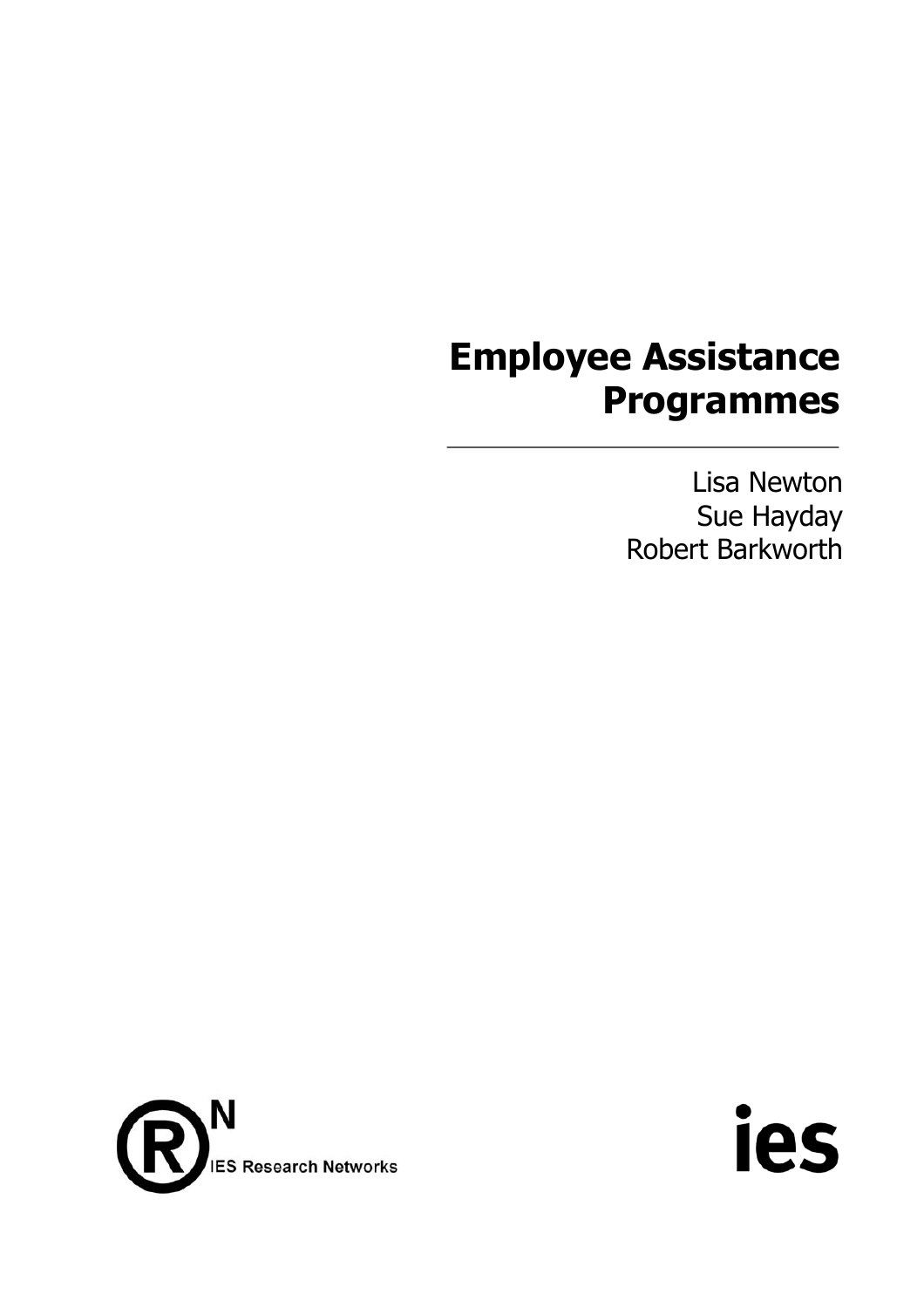Published by:

INSTITUTE FOR EMPLOYMENT STUDIES Mantell Building Falmer Brighton BN1 9RF UK

Tel. + 44 (0) 1273 686751 Fax  $+44$  (0) 1273 690430

http://www.employment-studies.co.uk

Copyright © 2005 Institute for Employment Studies

No part of this publication may be reproduced or used in any form by any means—graphic, electronic or mechanical including photocopying, recording, taping or information storage or retrieval systems—without prior permission in writing from the Institute for Employment Studies.

The Institute for Employment Studies is an independent, apolitical, international centre of research and consultancy in human resource issues. It works closely with employers in the manufacturing, service and public sectors, government departments, agencies, and professional and employee bodies. For over 35 years the Institute has been a focus of knowledge and practical experience in employment and training policy, the operation of labour markets and human resource planning and development. IES is a not-for-profit organisation which has over 60 multidisciplinary staff and international associates. IES expertise is available to all organisations through research, consultancy, publications and the internet.

IES aims to help bring about sustainable improvements in employment policy and human resource management. IES achieves this by increasing the understanding and improving the practice of key decision makers in policy bodies and employing organisations.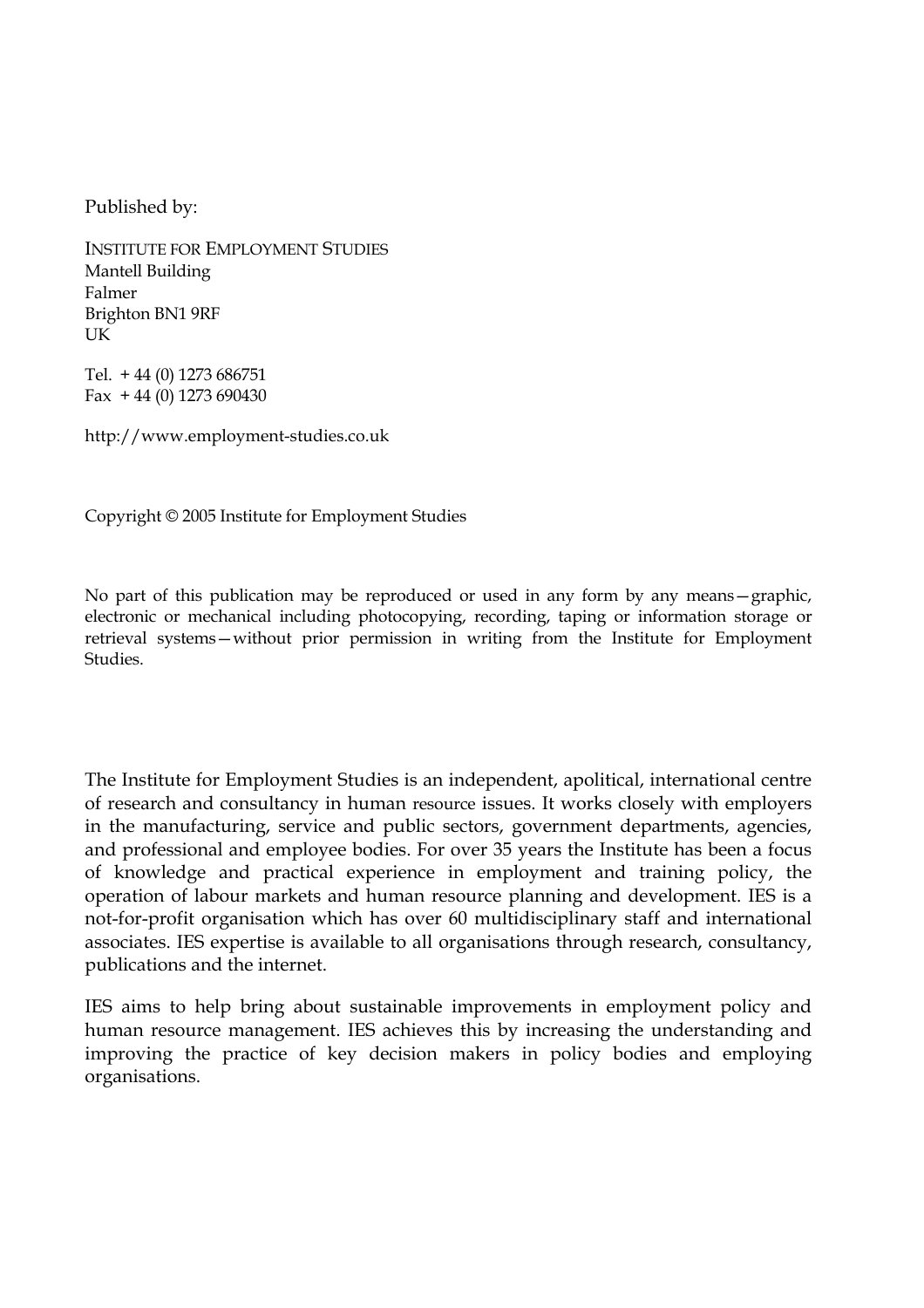## **Contents**

| 1. Introduction |                                              | 1            |
|-----------------|----------------------------------------------|--------------|
|                 | 2. Why Do Organisations Offer This Service?  | $\mathbf{2}$ |
| 2.1             | Other ways of managing work-related stress   | 2            |
| $2.2^{\circ}$   | An internal or external service?             | 3            |
|                 | 2.3 What is offered from EAP providers       | 4            |
|                 | 2.4 Utilisation of EAPs                      | 4            |
|                 | 2.5 EAP evaluation research                  | 5            |
| 2.6             | Methodological problems in EAP research      | 6            |
| 2.7             | Criteria for satisfactory EAP research       | 8            |
| 2.8             | Best practice guidance to introducing an EAP | 8            |
| 2.9             | Guidance for evaluating an EAP               | 10           |
| 2.10            | Conclusions                                  | 11           |
| 3. Bibliography |                                              | 13           |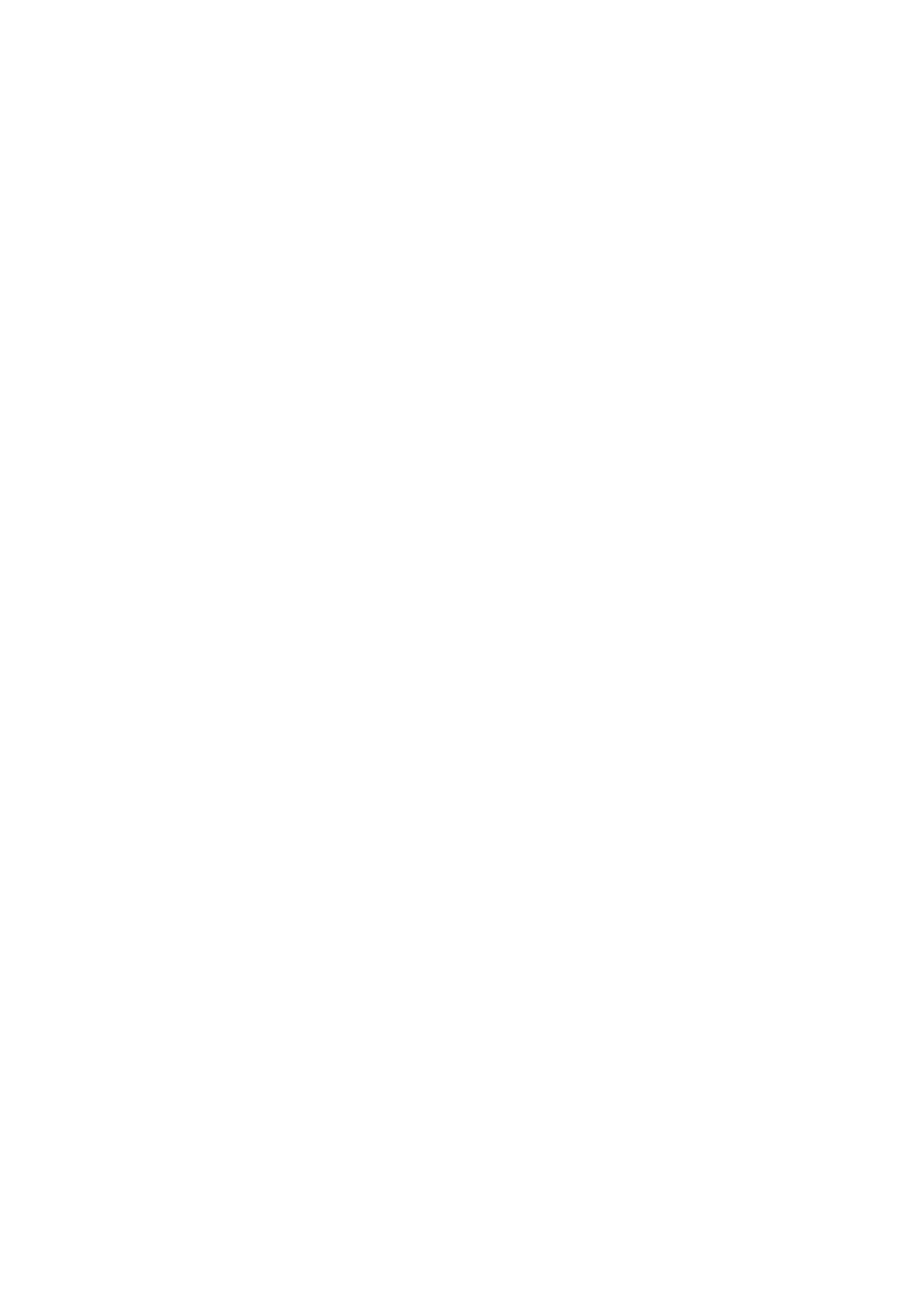## **1. Introduction**

The Employee Assistance Professionals Association (EAPA) defines an employee assistance programme (EAP) as 'a work sitefocused programme to assist in the identification and resolution of employee concerns, which affect, or may affect, performance'. Work concerns can include working relationships, stress, workloads, fairness at work, work-life balance, harassment and bullying. Personal matters, which are usually also addressed, cover health, personal relationships, financial and legal matters, alcohol and drug dependency, and anxiety. The aim of EAPs, according to the EAPA, is to provide mechanisms for 'counselling and other forms of assistance, advice and information to employees on a systematic and uniform basis, and to recognise standards'. (1989)

In North America 33 per cent of employees are covered by EAPs compared to only eight per cent in Britain (Walton, 2004). However, during the 1990s the workforce coverage doubled in the UK (IRS, 2000). According to the EAPA (2004) over two million employees have access to a scheme.

In the light of this increase in popularity, this paper aims to identify why organisations chose to offer this service, as well as what provision is available, and how organisations decide on a certain provider and service. It will also look at how effectively organis– ations monitor employee usage and satisfaction. Guidance is also given on what should be thought about when considering provision of an EAP, as well as suggestions for evaluating existing EAPs.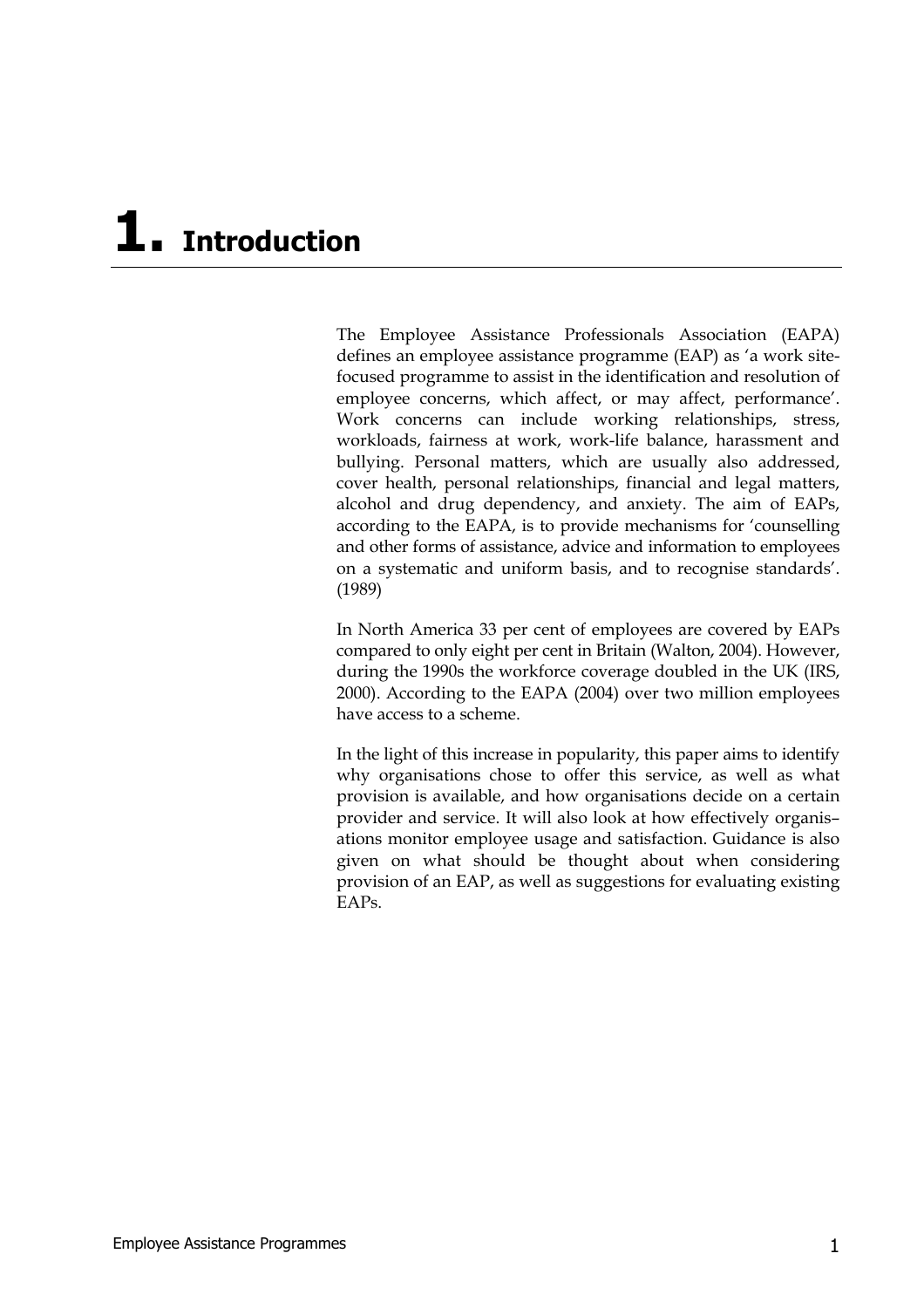## **2. Why Do Organisations Offer this Service?**

When considering the introduction of an EAP, three main factors were found to influence an organisation:

- statutory obligation and a common law duty of care for its employees
- provision of support to staff and wanting to be seen as a caring organisation
- improved productivity and attendance, and other financial outcomes.

(IRS, 2000)

A survey conducted by IRS (2003) suggests that public and voluntary bodies are twice as likely to offer an EAP (86 per cent of respondents) as manufacturers are (41 per cent). The figure for private services fell between these, with 56 per cent providing EAPs. Alker and McHugh (2000) found that companies that had experienced major organisational change in structure and working practices were more likely to introduce EAPs.

Reasons for employers not providing an EAP include:

- support already provided for employees, usually from the occupational health service
- belief that EAPs are ineffective because employees do not respond positively to their introduction
- $\bullet$  the view that provision is too expensive, and not having time to research the best provider.

IRS, 2000

#### **2.1 Other ways of managing work-related stress**

Before looking at the role of EAPs, which address employee problems in and outside the workplace, it is worthwhile to consider what employers can do to reduce employee stress while at work. There are many different stress management techniques available. One way of classifying them is by their aim: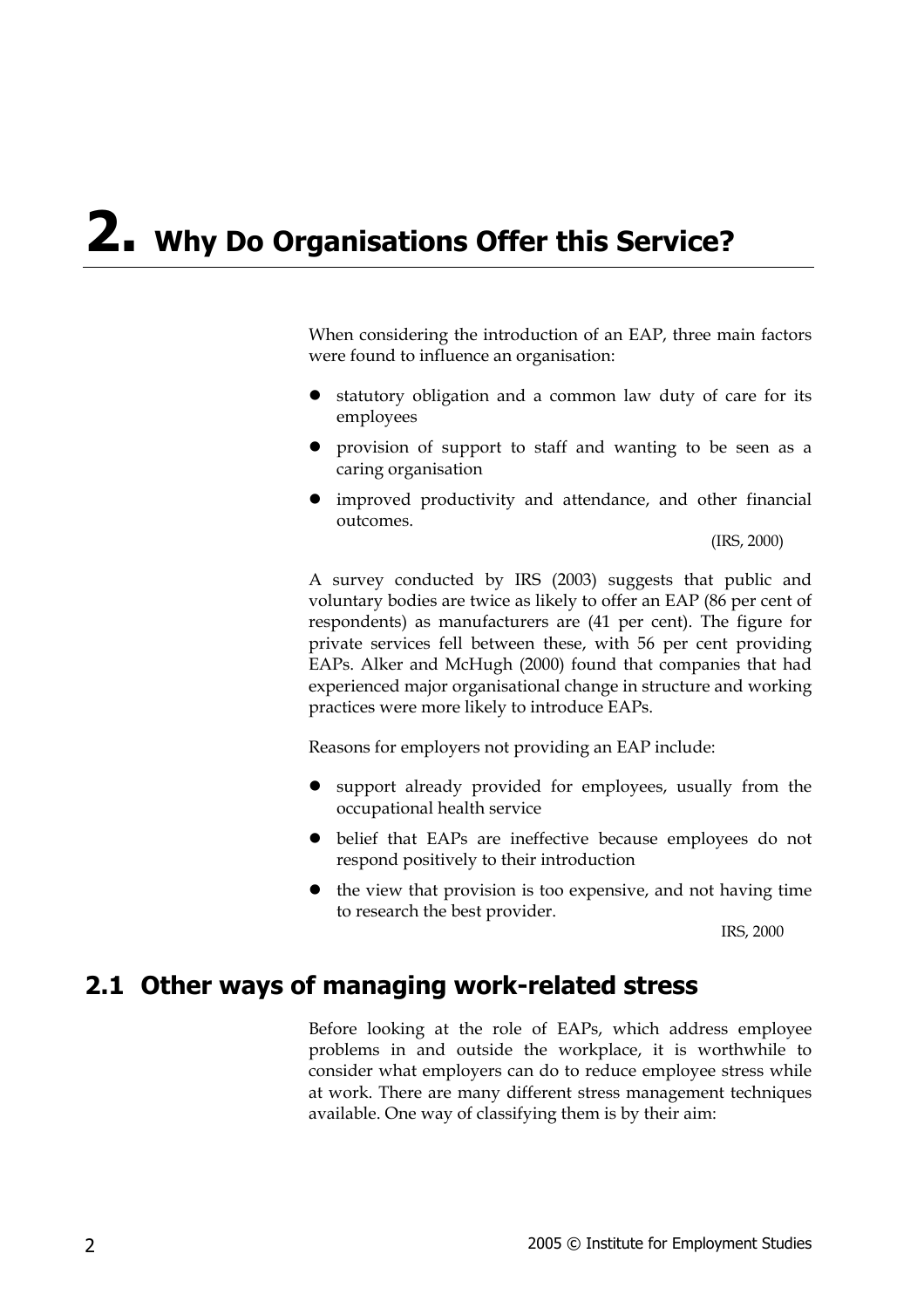- **Prevention** concerned with removing the work-related stressor, through changing aspects of the design, management or organisation of work
- z **Timely reaction** improves the organisation's or individual's ability to deal with problems as they arise. May involve developing appropriate management systems and responses, and training employees and managers in stress awareness
- **Treating the effects** helps employees who are already experiencing work-related stress and usually involves offering them counselling and medical support.

The provision of timely response and rehabilitation for individuals is important because of the problems that can occur due to the complex nature of stress (Thomson, 2002). However, it is suggested that provisions that target the organisation as well as the individual are the most beneficial (Cox, Griffiths and Rial-Gonzales, 2000).

### **2.2 An internal or external service?**

Having decided to offer an EAP service, the first decision an organisation has to make is between internal or external provision.

#### **2.2.1 Internal EAPs**

In 1998, the Health and Safety Executive (HSE) found that certain organisations felt that providing an external service would be more expensive than an internal service, and that an internal service was also more likely to fit with the organisation's needs. Another advantage for the provision of an internal service is that it can be more easily monitored to ensure that the best possible service is provided. It may also be easier to find appropriate solu– tions to problems (IDS, 2002).

A major disadvantage with this type of service is that the staff do not perceive it as independent and confidential. Also, there may be problems for an organisation trying to deliver a service to a large number of employees located at different sites (IDS, 2002).

#### **2.2.2 External EAPs**

There are advantages to having an externally provided EAP and, with large numbers of companies offering this service, it should be possible to find one which fulfils specific organisational needs. Clearly the main advantage is confidentiality and the perceived independence of the service by employees. Also, an external EAP provider has specialist staff and a structure already in place. This ensures that all employees from an organisation can access a high level of support from different geographical locations. External providers offer 24-hour support on a wide range of issues which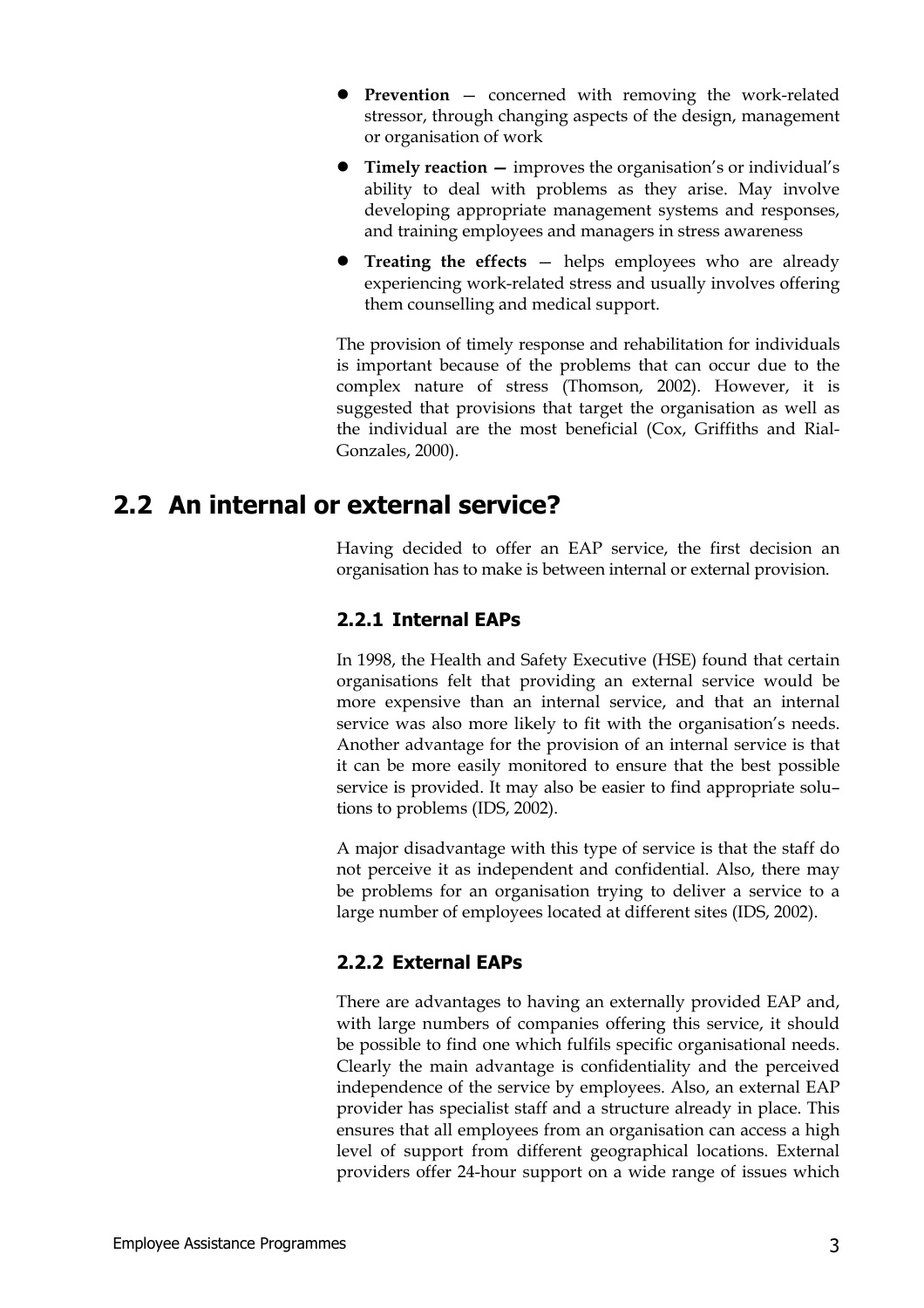in-house services may not be able to replicate. Convenience is also an advantage, as once the contact is made by the employee, the employer has a limited role to play in its provision (IDS, 2002).

## **2.3 What is offered from EAP providers**

EAP providers offer a range of services. In their survey, Highley-Marchington and Cooper (1998) identified the key and peripheral activities for EAPs, as below.

Key activities:

- $\bullet$  initial and on-going promotion of the EAP service
- orientation sessions for managers
- $\bullet$  orientation sessions for staff
- $\bullet$  face to face counselling
- advisory service for managers
- statistical feedback.

Peripheral activities:

- $\bullet$  financial and legal help
- on-going telephone counselling
- $\bullet$  crisis back-up.

The above items vary between EAP providers. For example, different providers offer varying numbers of face-to-face coun– selling sessions for employees, but this is often between six to eight. The fees for EAPs also vary but Highley-Marchington and Cooper (1998) found that the average fee was £25 per employee per year.

## **2.4 Utilisation of EAPs**

In a review, McLeod (2001) indicated that the average annual utilisation rate for organisations using EAPs is between four per cent and eight per cent of eligible employees. The low level of agreement between several reviews of EAP utilisation indicates the need for further rigorous research in this area. Figures range from one per cent to 20 per cent depending on the particular research and the type of EAP being provided (McLeod, 2001; Highley-Marchington and Cooper, 1998).

Highley-Marchington and Cooper (1998) reported that usage rates were predominately by employees, at 91 per cent, and the remaining nine per cent were family and dependants. McLeod (2001) found that women are more likely to use the services than men. However, this trend may be mirroring the pattern of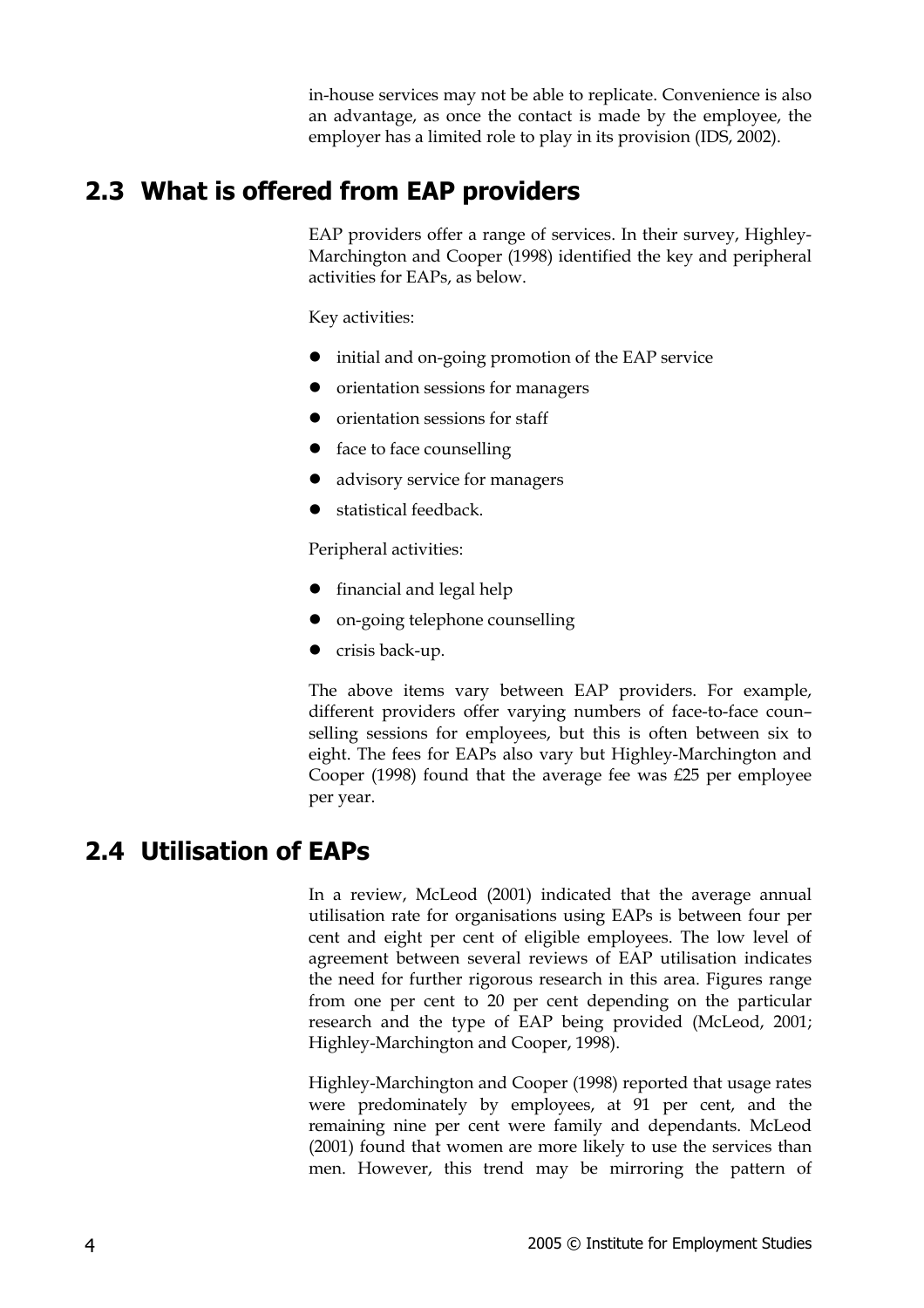counselling use in society as a whole. The report did not find any trends to indicate the services were used predominately by indiv– iduals of any particular age, status, service length, marital status or type of job, implying that this service is acceptable to a wide range of employees.

Highley-Marchington and Cooper (1998) reported that employees in British organisations used the services to address problems and difficulties in the areas as shown in Table 2.1.

The table reveals that only approximately one in five of the employees seeking help needed advice directly about work issues. The fact that the schemes were more commonly used to handle personal problems should not deter employers from using EAPs. These difficulties will equally have an adverse effect on perform– ance at work and it is to the benefit of both the organisation and the employee that they are addressed. Arthur (2002) emphasises the importance of taking an integrated approach to mental health care, as stressors can come from various sources, such as the individual, the group, the organisation or from socio-economic status.

### **2.5 EAP evaluation research**

McLeod (2001) reviewed the literature of reported outcomes from users and concluded that EAPs are not seen as less effective than other types of alternative interventions, with over 90 per cent of clients indicating that they were satisfied with the counselling they had received. The reasons for the success of EAPs, according to Cuthell (2004), is that they offer a range of support for individuals experiencing problems, they are free to the employee and they are confidential.

Cooper and Sadri (1991) evaluated the Post Office's workplace counselling and found improvements in mental well-being and reductions in sickness absence compared to a control group. Shapiro, Cheesman and Wall (1993) also found improvements in mental well-being but not in job satisfaction or other organisational measures in their review of EAPs. Highly and Cooper (1995)

| Type of problem or difficulty | $\frac{0}{0}$ |
|-------------------------------|---------------|
| Emotional                     | 31            |
| Work-related                  | 22            |
| Family or marital             | 19            |
| Financial or legal            | 18            |
| Alcohol                       | 4             |
| Drugs                         | 1             |
| Other                         | 5             |
|                               |               |

#### **Table 2.1: Type of problem or difficulty**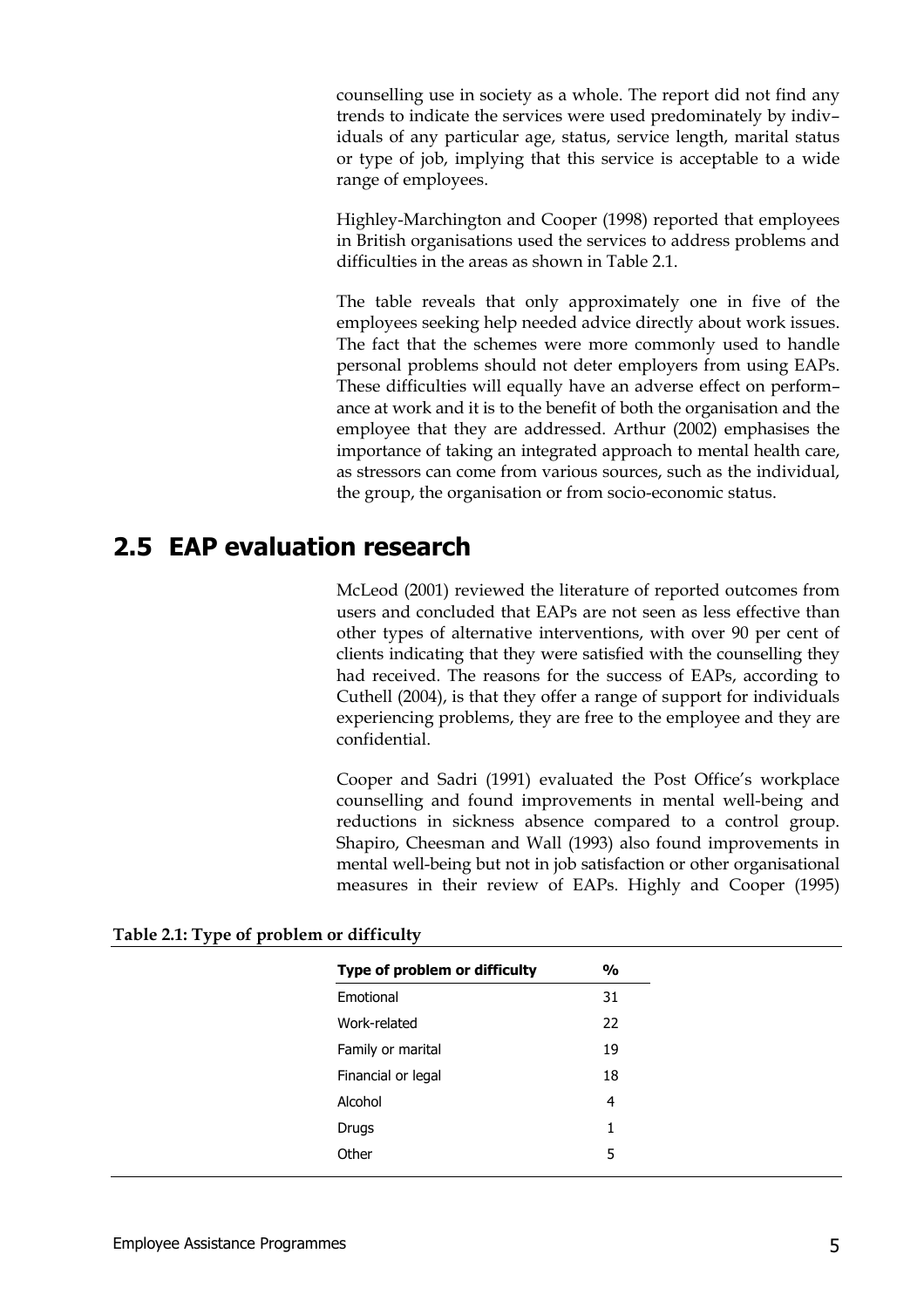reported that the service does affect the individual being counselled but does not have any impact on the organisation, based on an evaluation of British EAPs. This is largely to be expected, as the intervention is personal rather than general.

There is limited research into the cost effectiveness of EAPs; however McLeod (2001) indicated that even the more conservative estimates of cost-benefits ratio show the EAPs do at least cover their costs. The review also found that external services are less costly than internal service. However, the higher cost EAPs are associated with higher utilisation and therefore can be viewed as having greater cost effectiveness.

There is also limited research investigating the role of the couns– ellors' characteristics on the effectiveness of EAPs. Highley-Marchington and Cooper (1998) found that a majority of counselling providers only employ counsellors with advanced qualifications and experience in counselling. It could be expected that the experience and knowledge of counsellors in a specific client environment may influence the success of a service (McLeod, 2001), however this issue has not yet been investigated.

The review by McLeod (2001) found that, because of the small number of studies, it is difficult to identify specific trends assoc– iated with positive outcomes of workplace counselling. More research is needed to establish what type of counselling is most effective and under what circumstances. For example, should it be solution focused or client centred, and how should it be delivered?

### **2.6 Methodological problems in EAP research**

A range of methodological problems and limitations have been identified within EAP research. Some of the main concerns are discussed within this section.

**Lack of audits and evaluations**. Only 30 per cent of organisations performed a stress audit before introducing an EAP, in order to assess if this service was required in the organisation (HSE, 1998). Once the service was in place only 45 per cent of organisations carried out an audit or evaluation (HSE, 1998). If these audits are not completed, organisations have no way of identifying if the EAP was needed initially or if it is performing well once established.

**Confidentiality**. Employees are extremely concerned about con– fidentiality and may not want their personal file to indicate they have used a counselling service. This results in difficulty for researchers attempting to collect organisational data on workplace counselling outcomes such as improved performance, attendance and promotion (McLeod, 2001). Because of this, it is difficult to assess the true effectiveness of many EAP schemes.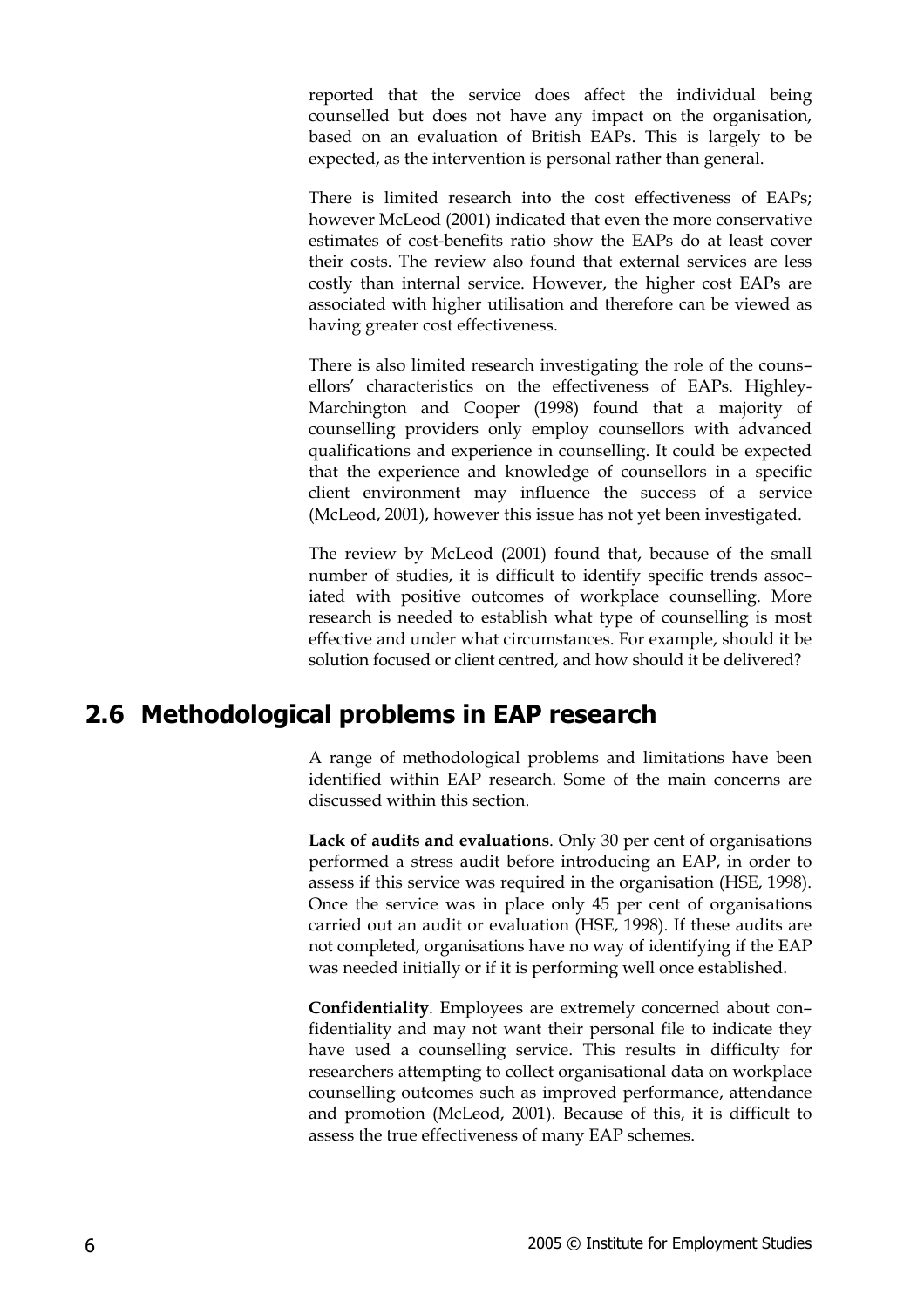**Lack of control groups**. Ideally, several control groups should be used over different sites. Barkham (1991) suggests that clients can be used as their own controls as long as information is available on the situation before counselling was introduced. Longitudinal studies are also needed to determine if improvements are maint– ained over time.

**Commercial sensitivity.** It must be recognised that EAP providers are competing with each other and that employers are sensitive about publishing figures of the number staff requiring support. These two factors result in a lack of published information about the outcomes of EAPs and stress audits (McLeod, 2001) seriously hindering the evaluation of the effectiveness of EAP schemes.

**Gaining access to organisations.** Because of commercial sensitivity, critical research is also avoided. Organisations are reluctant to allow research that highlights problems within the organisation, such as employees experiencing high stress levels because of management problems or poor work—life balance. This results in researchers adopting subjective methods such as client satisfaction studies (McLeod, 2001). Consequently there is a lack of variety within EAP research.

**Incomplete data**. Many studies reviewed by McLeod (2001) reported difficulty in obtaining completed questionnaires from the counsellors and their clients, so there was not sufficient data to come to accurate conclusions. As a result, the inferences that can be made from these studies are limited.

**Assessment of workplace counselling**. McLeod (2001) suggests that satisfaction ratings have a limited use in assessing EAPs' effectiveness. Questionnaires are administered at the end of counselling and are dominated by assessing the ability of the counsellor to listen and the client's appreciation of this. However, such satisfaction ratings do not show how effective the intervention has been in helping the individual over the long term. Instead, it is suggested that changes over time should be considered.

**Lack of robust costing research**. Sickness absence rates have often been the only indicator used in studies costing the impact of EAPs. Research could be improved by using additional cost indicators, such as reduced management time, increased productivity, and identifying the cost of recruiting and training replacement staff (McLeod, 2001). This would enable organisations to establish and appreciate the true value of their EAP support to employees.

Organisations are now beginning to look critically at their EAP schemes, but there are serious problems with current research. As Battle found in 1988, good quality, independent evaluation research was needed to increase the evidence for the reliability and the effectiveness of EAPs. Little progress has been made in addressing this during the intervening years.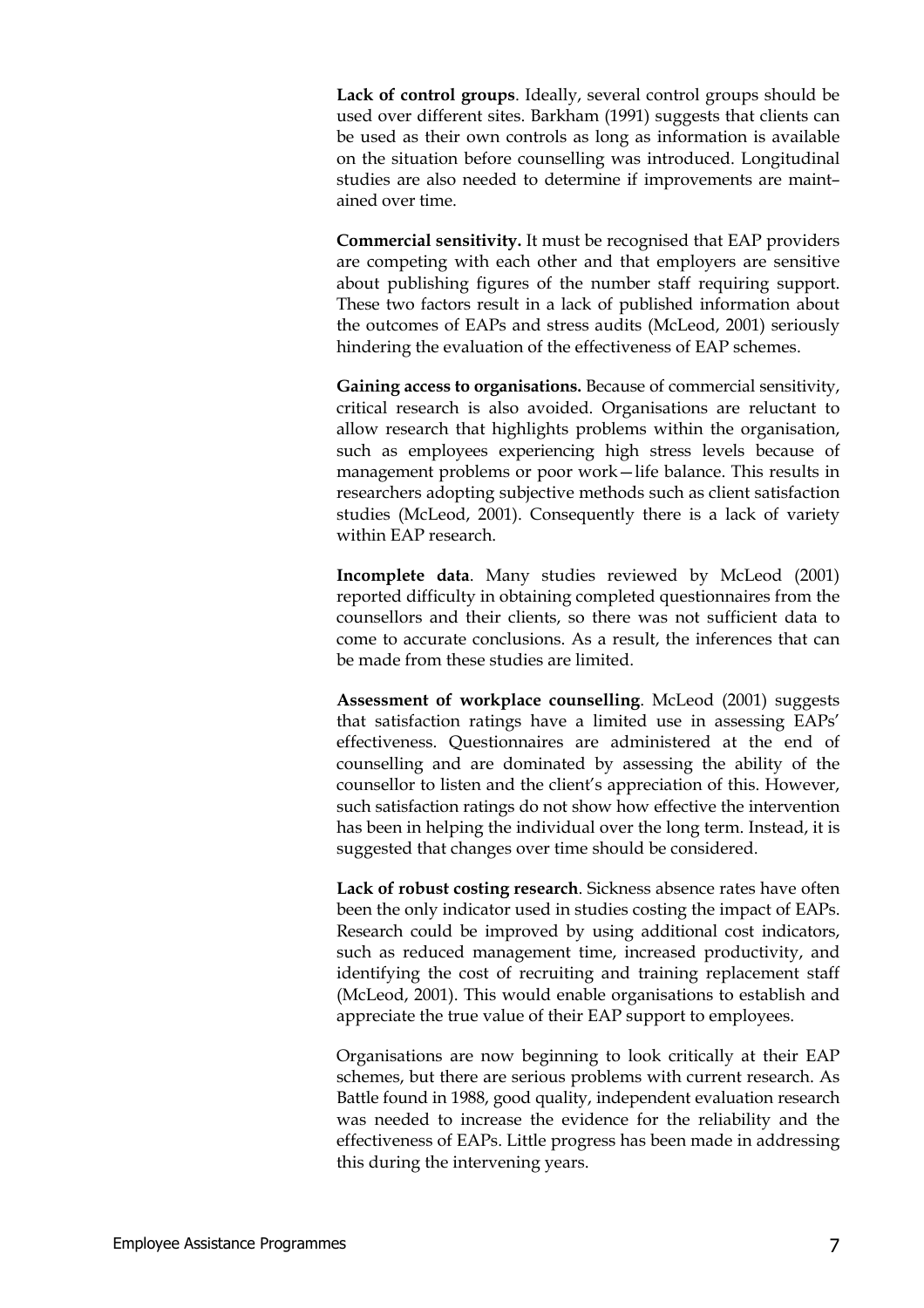## **2.7 Criteria for satisfactory EAP research**

Future research into the value of EAPs should take into account the following criteria recommended by Arthur (2000) to provide a sound basis for assessment.

- The first is the collection of standardised and uniform data to enable comparisons with other EAP schemes across organis– ations. This would improve knowledge of the EAPs that are effective and what factors make them successful.
- The second recommendation is the use of work-performance indicators and cost-benefit or economic analysis. This would enable organisations to assess if an EAP scheme was providing good value for money.

The third point is to use an experimental research design. This involves the use of control groups as well as random assignment of employees to different treatment groups. Data should also be collected from at least three years before and after the EAP intervention to see if the beneficial effects are temporary or longer lasting. The inclusion of employees who use other mental health services would be useful to compare EAPs with other forms of support. Linking the mental health status of employees with their counselling utilisation rates would also be beneficial.

Unfortunately, as Arthur (2000) states, no single study has met all these criteria, so it is clear that further rigorous research is called for in this area.

## **2.8 Best practice guidance to introducing an EAP**

This guide to introducing an EAP from IES is combined with suggestions from IDS (2002) and outlines the main points for consideration.

#### **2.8.1 Considering introducing an EAP**

In this initial phase the following aspects need to be taken into account:

**Assess the needs and aims of the organisation**. Carry out a stress audit to see if there is a need for a counselling service to investigate the pressures affecting people and groups (Wood, 2002). Consider if this is the most appropriate response.

**Internal or external service**. Decide if an external or internal service would best suit the organisation. (For the advantages and dis– advantages of each, please see Section 1.4.)

**Culture**. Find a service provider that fits with the organisation's outlook and will learn about organisational culture.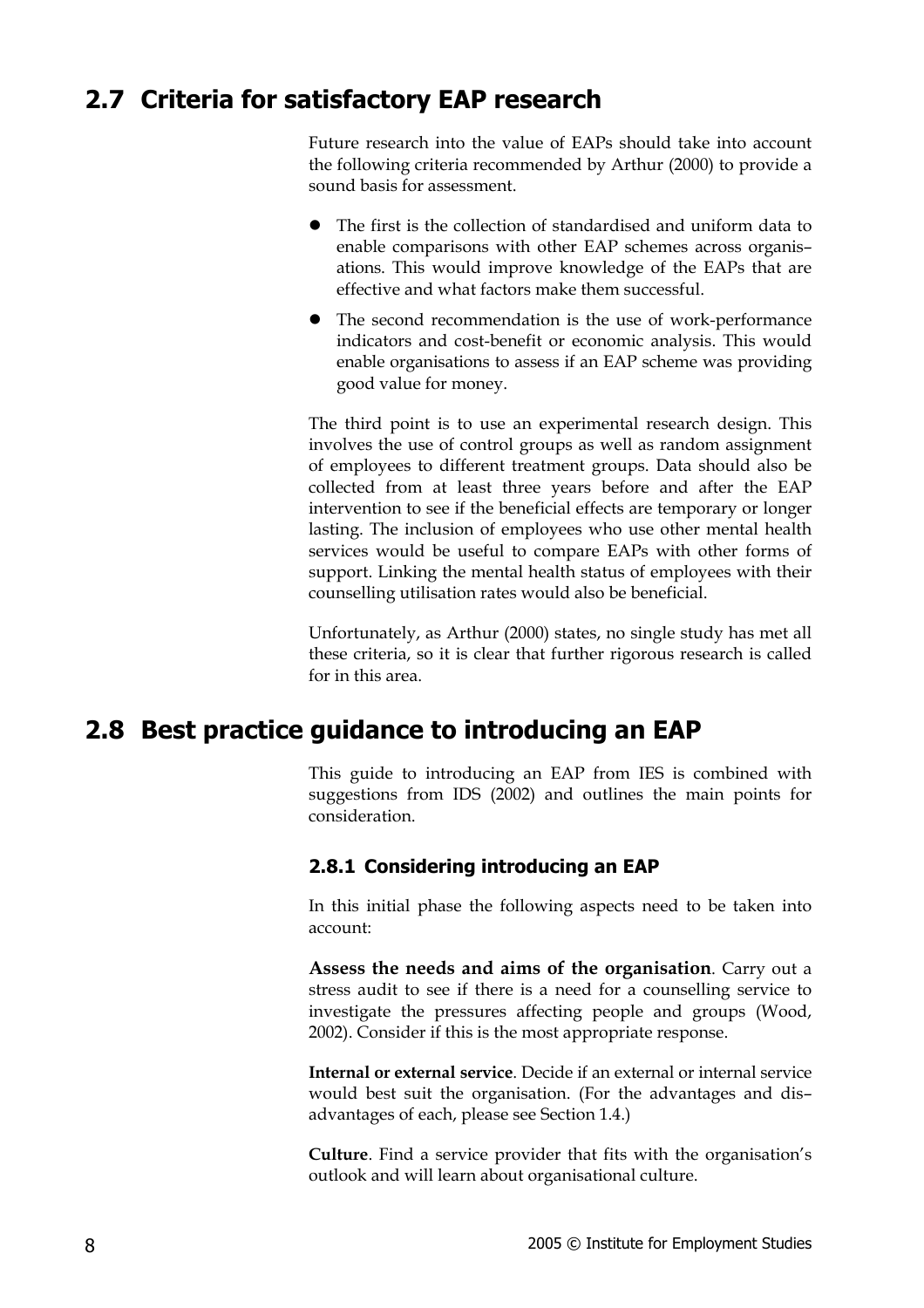**Type of service required**. Decide what services are required from a provider. An integrated service may provide access to legal or financial advice, and access to support on work-life balance issues, as well as a counselling service.

**Related areas**. Assess if the provider can supply any additional services which are required, such as stress audits or occupation health services

**Qualifications of the individual counsellors**. Check the qualifi– cations and experience of the provider's counselling staff to ensure an employee counselling service can be delivered. Enquire about the procedures in place for checking a good quality service is provided.

**Experience of provider**. Select a provider who can fulfil the type of contact you require. This is especially important if a large number of staff are involved or they are in geographically dispersed locations.

**Coverage.** The counselling service could cover employees and their families; if this is required, check for the extra cost.

**Telephone lines**. Decide on the requirements for phone cover. The service could provide free phone numbers, local rate, 24-hour availability or office hours only. Phone lines can be provided directly or by a third party.

**Face-to-face counselling**. Decide how many face-to-face sessions will be available to users.

**Speed of delivery**. Decide on the maximum referral response time. The maximum distance a service user is required to travel for appointments also needs to be considered.

**Cost and fee arrangement**. Payments can be arranged as a fixed fee per employee or as a pay per usage system. Decide which is better for the organisation and when this will be re-assessed in the future. Be clear about what is included in the fee and what other cost could be incurred.

**Promotion of the scheme**. Ensure the service is launched and promoted to all staff effectively. Check the literature used is available to all in written form and on the intranet. Include a discussion of EAP provision in the induction of new recruits.

#### **2.8.2 Providing an EAP scheme**

After the introduction of an EAP scheme, these items are important in its successful management:

**Evaluation of the EAP**. Agree with the service provider what reports and feedback on the service will be available. Confid–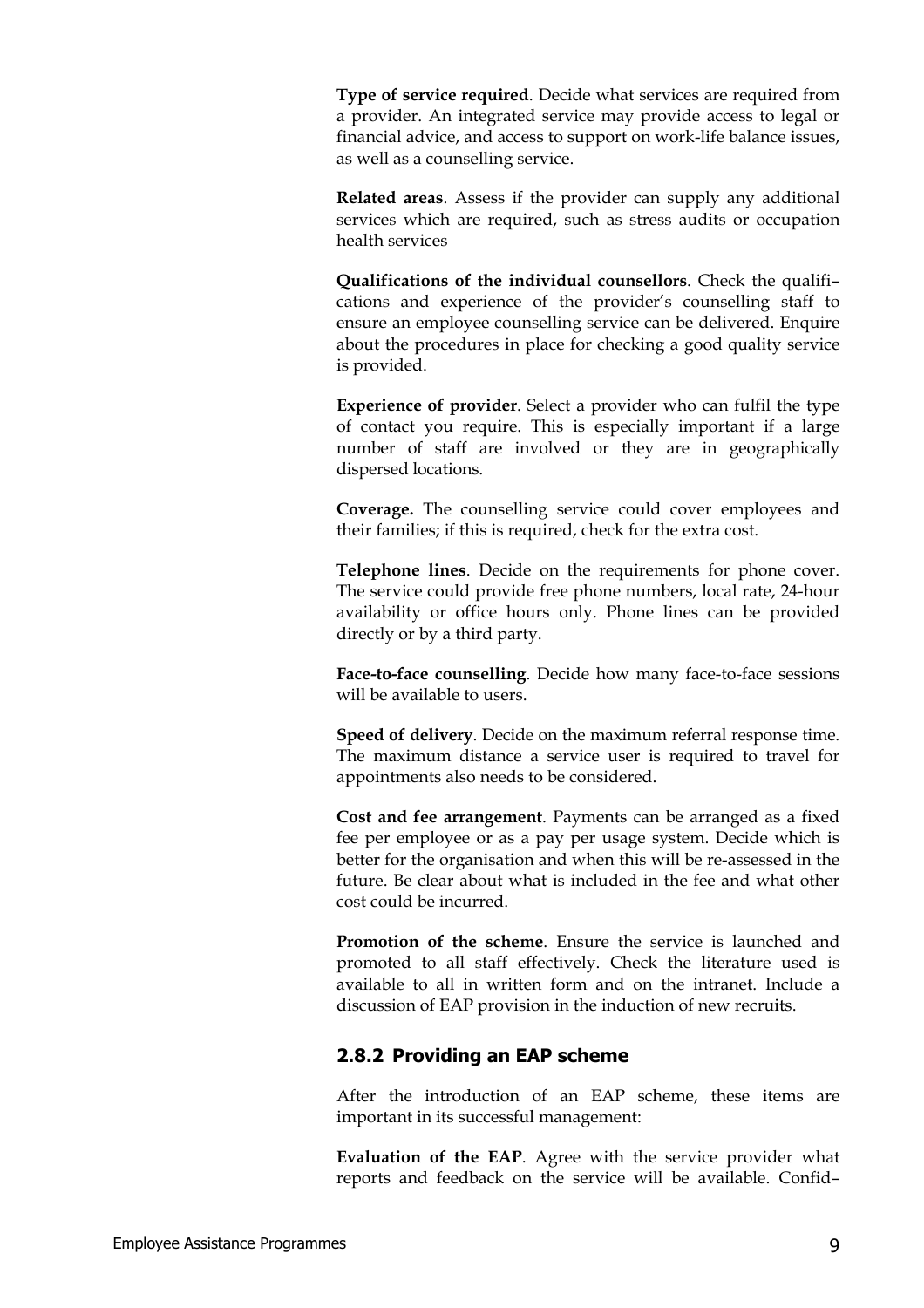entiality should be maintained, however, take-up rates and analysis should be made available to evaluate the success of the interventions.

**Implement changes when required**. Management reports and feedback from the EAP are essential to ensure that required changes to the service are identified. Changes should then be implemented accordingly and communicated to employees.

## **2.9 Guidance for evaluating an EAP**

Highley and Cooper (1993) suggest that even if a programme is not being evaluated to justify its existence, it should be reviewed to confirm that it is meeting objectives and to find ways to improve performance. According to the UK EAPA (1989), evaluation of an EAP may be split into two main areas, the individual and the organisational.

#### **2.9.1 The individual level**

The following items may be used to evaluate an EAP at the individual level:

- Completion of employee feedback forms. This enables the service user to comment on the EAP service that they received and provides insight into the service.
- Pre- and post-counselling questionnaires. These will enable evaluation of the outcomes and benefits of the scheme for the individual.
- $\bullet$  Individual's job performance before and after referral to identify if the counselling has been beneficial.
- Manager rating of individual employees pre- and postcounselling. These will also indicate any individual changes over a period of time.
- The length of time to return to work compared with that before the EAP was introduced. This will indicate if the scheme has been effective in rehabilitating the employee.
- The extent of stress alleviation identified in stress audits. This provides information to see if the scheme has been successful in one of its main objectives.

#### **2.9.2 The organisational level**

The following measures may be used to evaluate an EAP at the organisational level. Data can be provided by both the organisation and the EAP provider. Additionally information and views from employees can be obtained from surveys.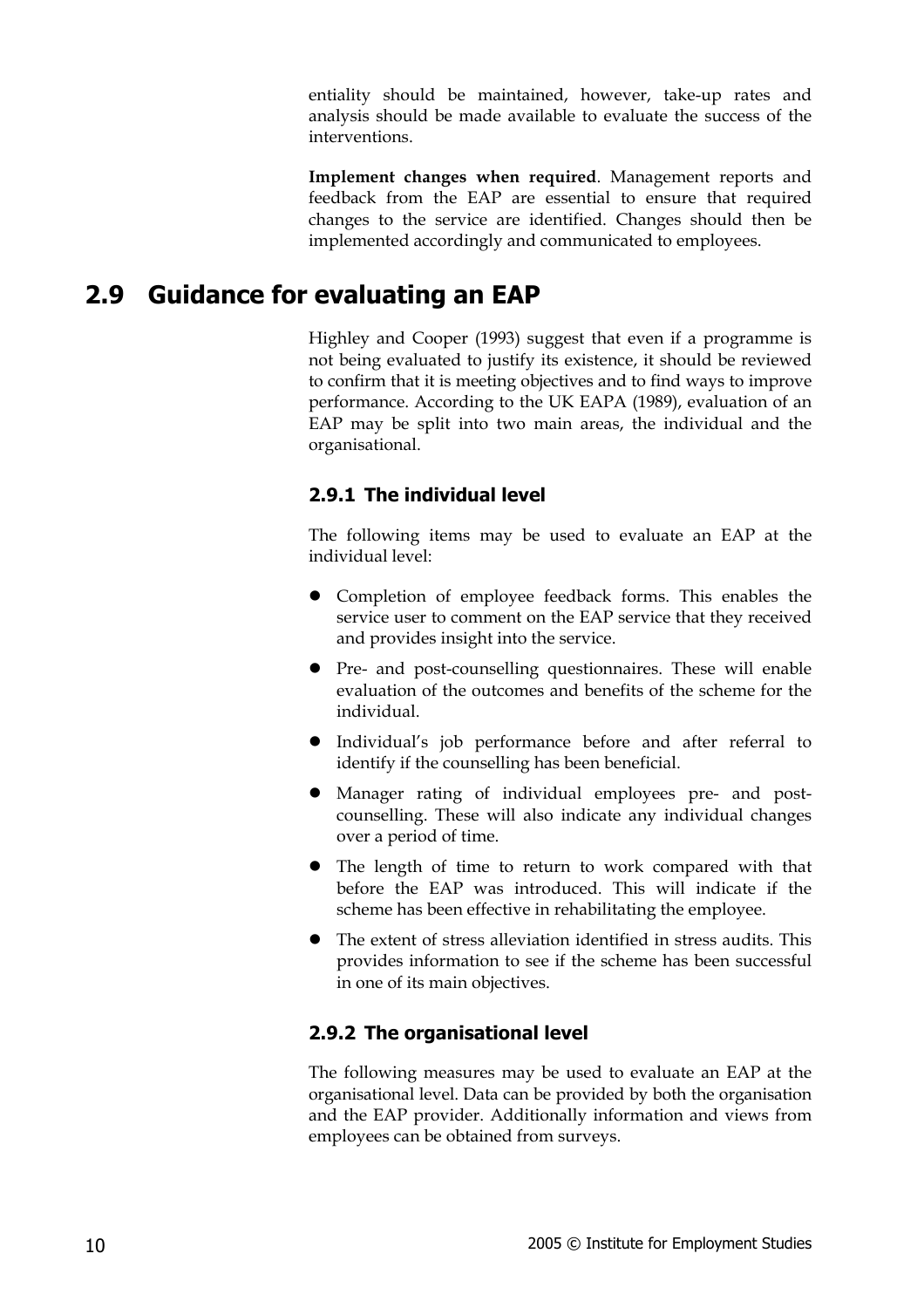Examples of measures that can be used to evaluate an EAP are given below:

- $\bullet$  the uptake or usage of EAP services
- $\bullet$  the number of clients re-contacting the service
- the percentage of work-related issues. This could include referrals and issues raised with the EAP
- $\bullet$  changes in overall time keeping
- $\bullet$  quality, efficiency and performance indicators
- number of customer complaints
- number of employee absences and return to work figures
- z group performance indicators
- number of grievances and reported harassment
- amount of time saved by managers and supervisors
- number of accidents at work
- number of private medical insurance claims.

Questionnaire data collected from employees can be used to assess:

- $\bullet$  awareness of the service
- morale and motivation of employees
- adequacy of the assessment and session limits
- the extent that the EAP management and counsellors understand the culture of the organisation
- $\bullet$  stress audits and any improvements
- $\bullet$  current issues, concerns and trends in the organisation.

It is vital for organisations to evaluate their EAP schemes to ensure the aims and objectives are being met, to highlight any problems and to identify potential improvements.

### **2.10 Conclusions**

EAPs are designed to help employees cope with stress and should be used with other strategies to maximise employee well-being. These approaches require the involvement of immediate and senior management, human resources and occupational health. EAPs clearly have a role in promoting employee well-being and are increasing in popularity in the UK.

Research shows why organisations implement EAP schemes. However, there is currently very limited research into the actual benefits of providing this service to employees. Further rigorous research is required to clarify the benefits of schemes and to determine which services are most appropriate and cost effective.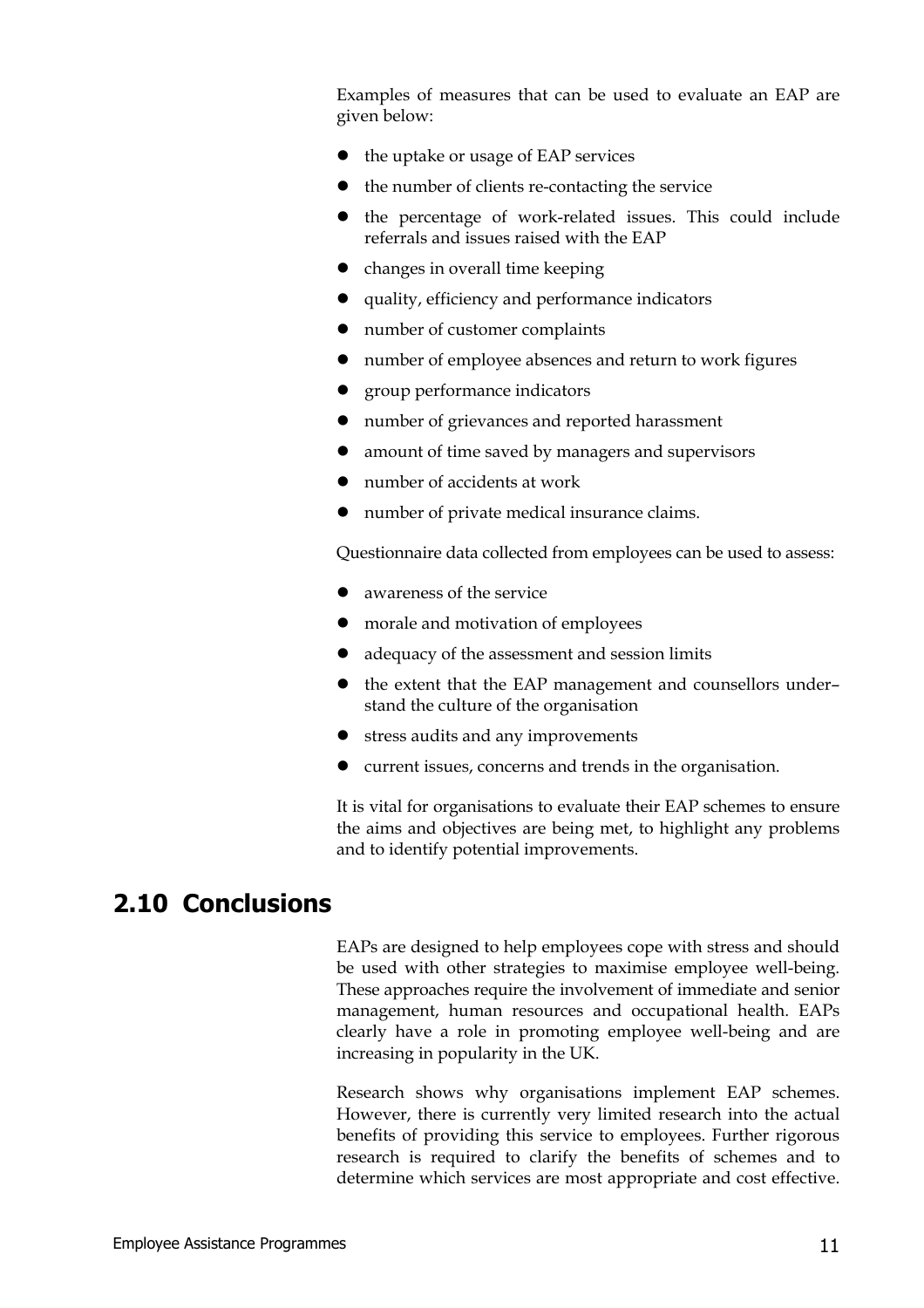There are methodological problems in investigating a potentially sensitive area but the careful use of aggregate, rather than indiv– idual, data and anonymous confidential surveys, can provide the means to overcome these.

At the moment many employers are investing in schemes for their employees but have little idea if they represent value for money or if they are bringing real benefits to staff and the workplace. EAPs are generally perceived to be a 'good thing' but this does not mean that they should be exempt from critical evaluation to confirm that they are delivering their promises.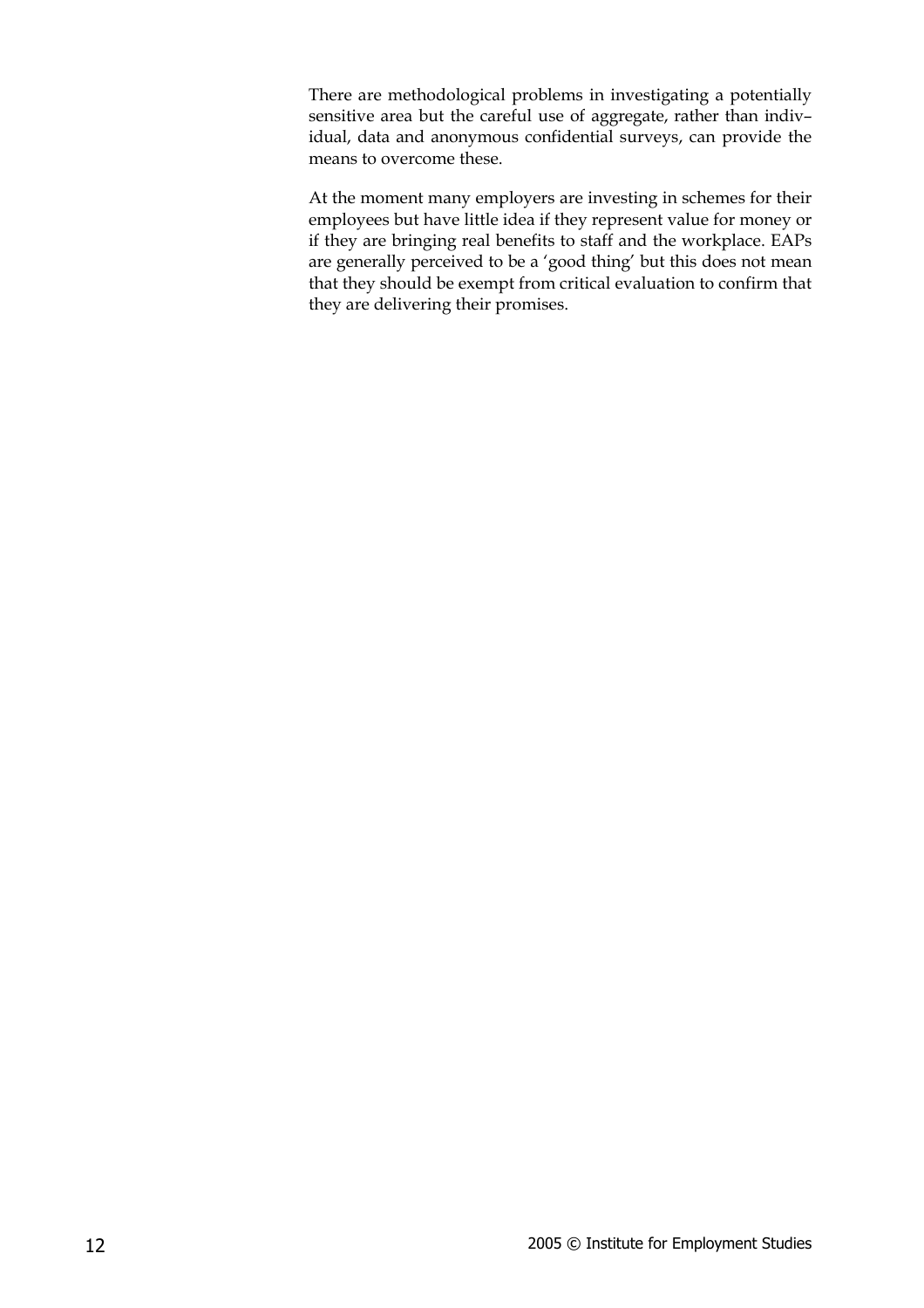# **3. Bibliography**

- Alker L, McHugh D (2000), 'Human resource maintenance? organisational rationales for the introduction of employee assistance programmes', *Journal of Managerial Psychology,* Vol. 15, No. 4
- Arthur A R (2000), 'Employee Assistance Programmes: The emperor's new clothes of stress management?', *British Journal of Guidance & Counselling,* Vol. 28, No. 4
- Arthur A (2002), 'Mental Health Care in the Workplace –- the need for an integrated approach', *Presented at European Academy of Occupational Health Psychology Conference*, Vienna, December 2002
- Battle S F (1988), 'Issues to Consider in Planning Employee Assistance Program Evaluation', *Employee Assistance Quarterly,* (Special issue: Evaluation of Employee Assistance Programs) Vol. 3, No. 3 & 4,
- Chartered Institute for Personnel & Development (2003), *Employee Absence 2003: A Survey of Management Policy and Practice*, CIPD
- Cooper C L, Sadri G (1991), 'The Impact of Stress Counselling at Work', *Journal of Social Behaviour and Personality*, 6 (7)
- Cox T, Griffiths A, Rial-Gonzalez E (2000), *Research on Work-Related Stress*, European Agency for Safety and Health at Work
- Cuthell T (2004), 'De-stressing the workforce', *Occupational Health*, Vol. 56, Part 1
- EAPA (1989), *UK Guidelines for Audit and Evaluation for Employee Assistance Programmes*, www.eapa.org.uk/EAPA\_MarketInfo.htm
- EAPA (2004), *Market Research*, www.eapa.org.uk/EAPA\_MarketInfo.htm
- Highley C, Cooper L (1989), 'Evaluating Employee Assistance/ Counselling Programmes', *Journal of Workplace Learning*, Vol. 5, Part 5
- Highley-Marchington J C, Cooper C L (1998), 'An Assessment of Employee Assistance and Workplace Counselling Programmes in British organisations', *Health and Safety Executive*, No. 167